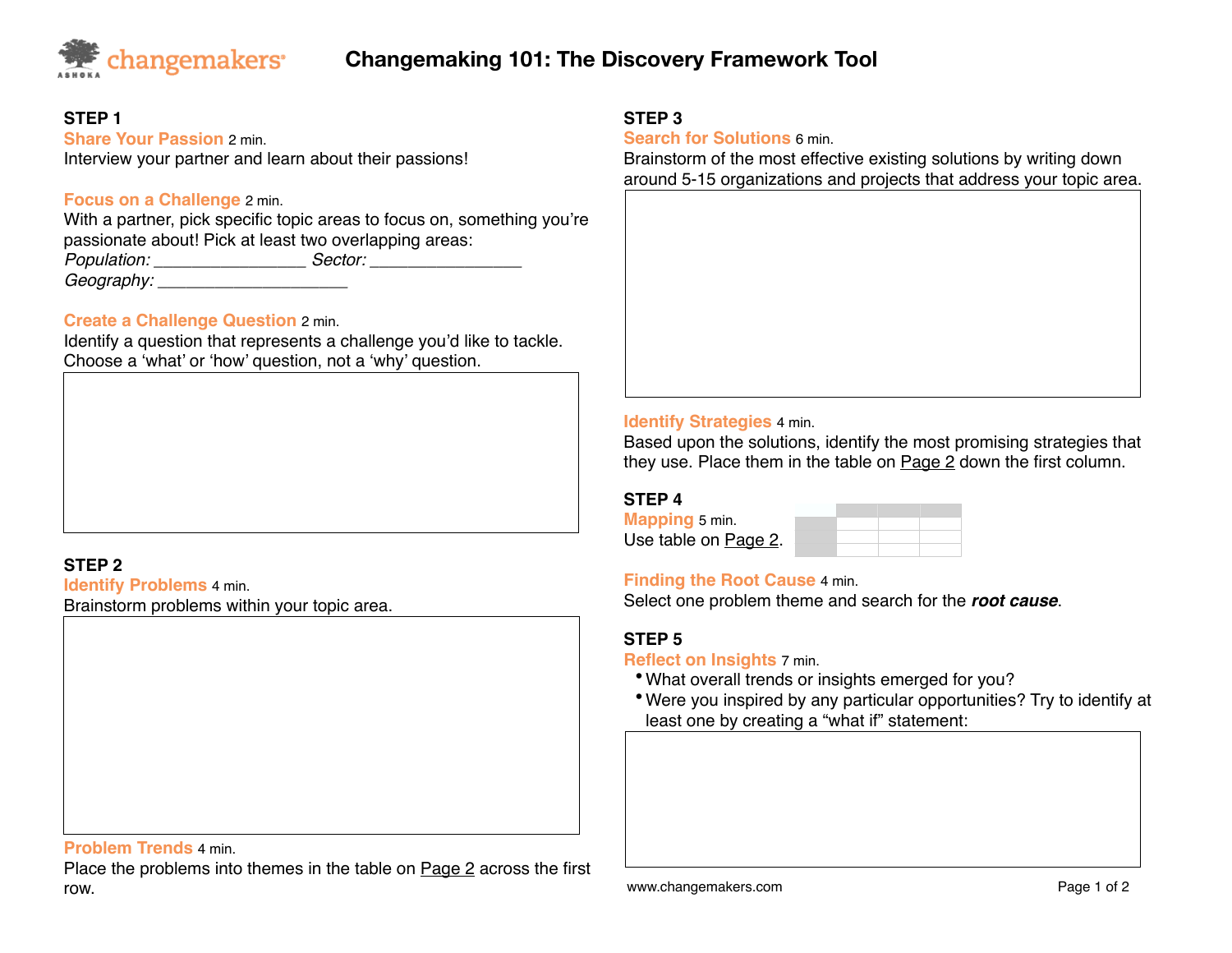**STEP 4**<br>Mapping 5 min.

Map all relevant organizations according to the problem they address (columns) and strategy used (rows).

|                   | <b>Problem Themes</b><br>$\rightarrow$ |  |  |
|-------------------|----------------------------------------|--|--|
|                   |                                        |  |  |
|                   |                                        |  |  |
| <b>Strategies</b> |                                        |  |  |
|                   |                                        |  |  |
|                   |                                        |  |  |
|                   |                                        |  |  |
|                   |                                        |  |  |
|                   |                                        |  |  |
|                   |                                        |  |  |
|                   |                                        |  |  |
|                   |                                        |  |  |
|                   |                                        |  |  |
|                   |                                        |  |  |
|                   |                                        |  |  |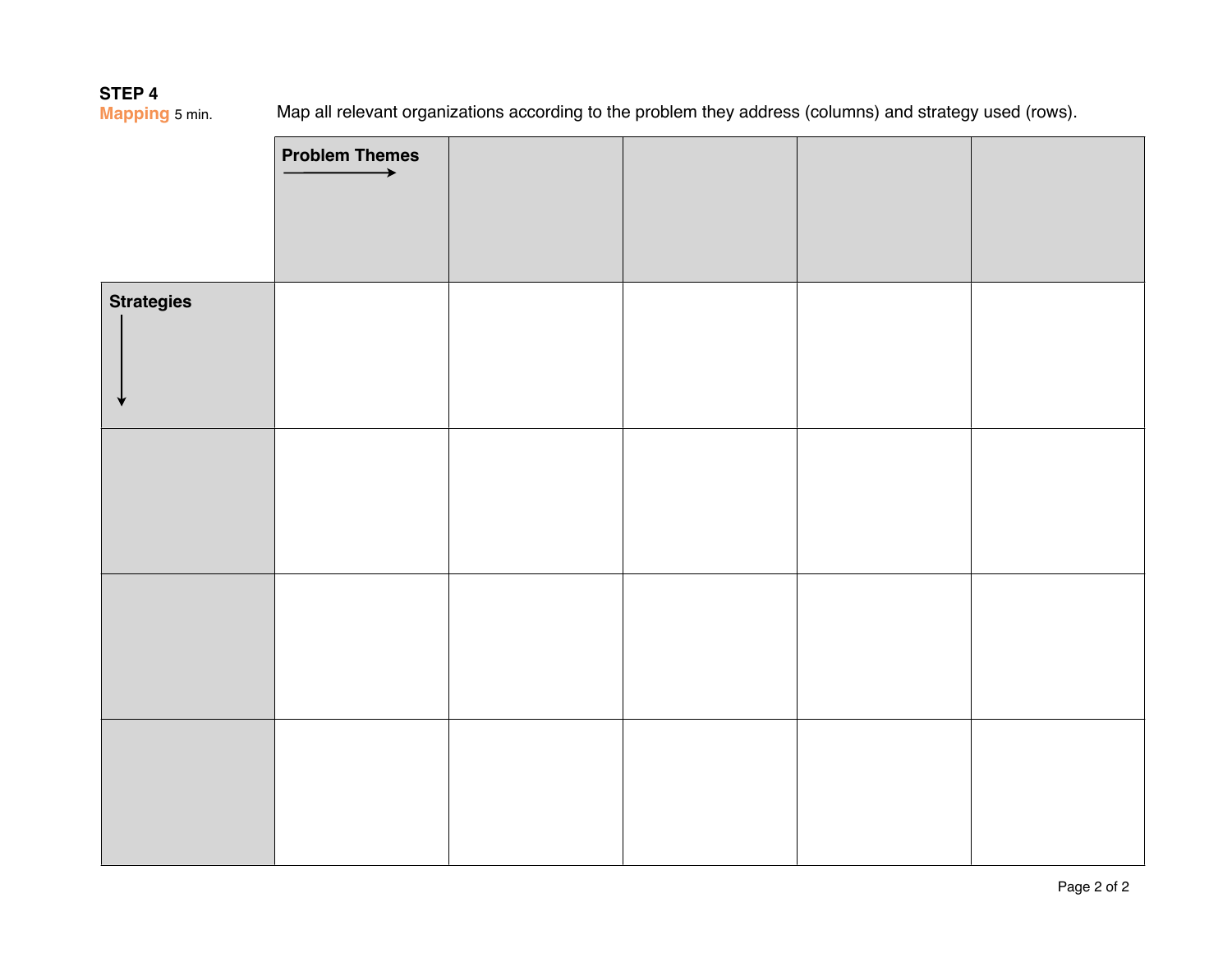

# **Changemaking 101: The Discovery Framework Tool**

**EXAMPLE**

# **STEP 1**

**Share Your Passion** 2 min. Interview your partner and learn about their passions!

# **Focus on a Challenge** 2 min.

With a partner, pick specific topic areas to focus on, something you're passionate about! Pick at least two overlapping areas: *Population:* Women *Sector:* Economic Development *Geography:* Middle East & North Africa (MENA)

# **Create a Challenge Question** 2 min.

Identify a question that represents a challenge you'd like to tackle. Choose a 'what' or 'how' question, not a 'why' question.

How can women in Middle East & North Africa fully participate in and advance economic opportunities that help raise their standard of living?

# **STEP 2**

**Identify Problems** 4 min.

# Brainstorm problems within your topic area.

- •Low self-confidence, lack of role models
- •Lack of social support for working mothers
- •Micro-credit inadequate w/o skills training & support
- •Income generation limited to unstable, low-paying, and manual labor
- •Lack of access to markets for goods distribution
- •Lack of education & skills training
- •Cultural norms/legal institutions restricting economic participation
- •Distrust for unsustainable outside

### **Problem Trends** 4 min.

Place the problems into themes in the table on Page 2 across the first row.

# **STEP 3**

**Search for Solutions** 6 min.

Brainstorm of the most effective existing solutions by writing down around 5-15 organizations and projects that address your topic area.

B-Fit Fitness Centers GloWork Jobs Site & Fair Sakhrah Labor Union Kashf Foundation Microcredit Palestinian Incubator & Consulting El-Nafez Skills Training & Product Branding Kaarvan Small Business Training [more]….

# **Identify Strategies** 4 min.

Based upon the solutions, identify the most promising strategies that they use. Place them in the table on Page 2 down the first column.

# **STEP 4 Mapping** 5 min. Use table on Page 2.

# **Finding the Root Cause** 4 min.

Select one problem theme and search for the *root cause*.

# **STEP 5**

# **Reflect on Insights** 7 min.

- •What overall trends or insights emerged for you?
- •Were you inspired by any particular opportunities? Try to identify at least one by creating a "what if" statement:

WHAT IF ... the popularity of soap operas could be customized with a story that can change negative cultural attitudes toward women starting their own businesses?